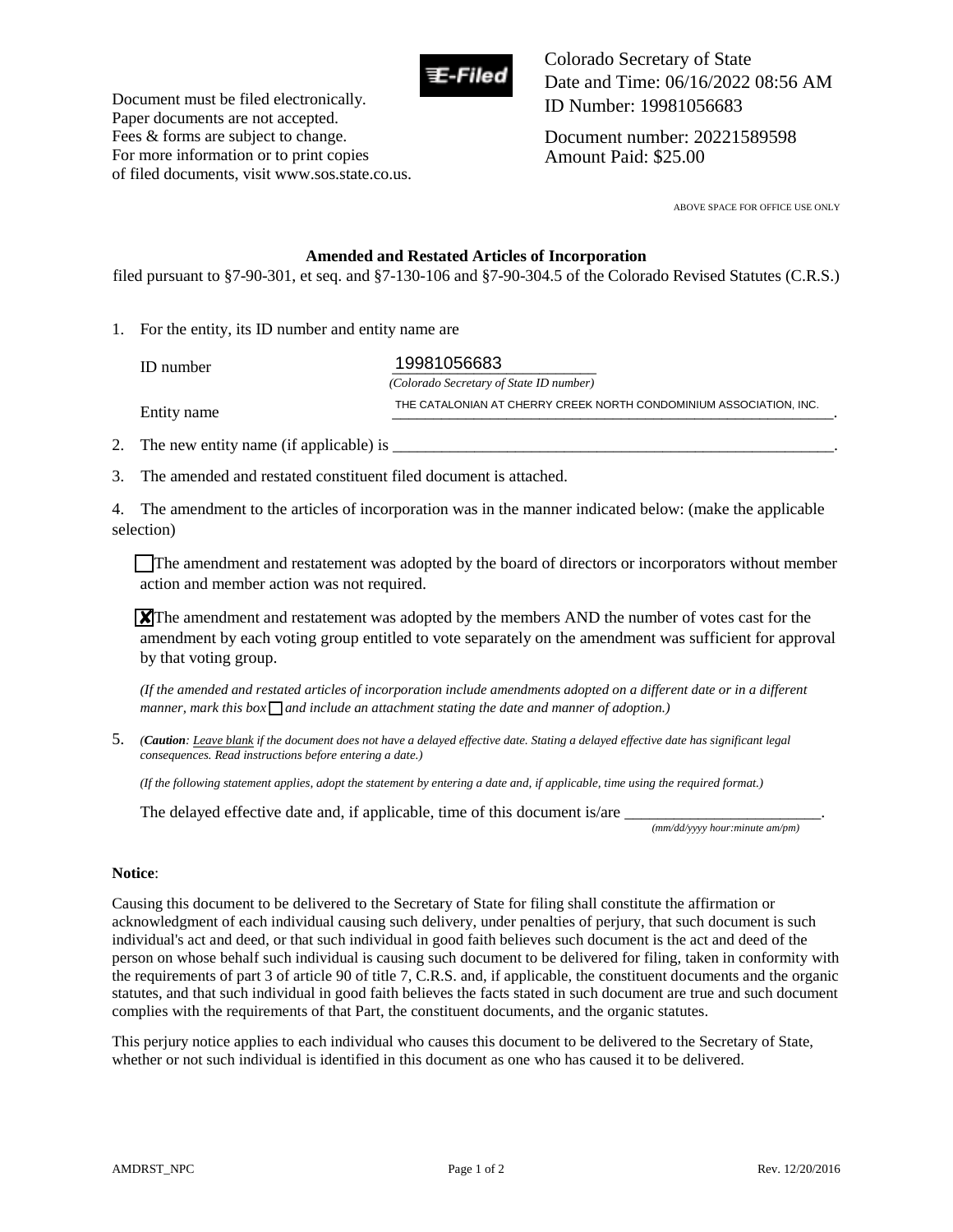6. The true name and mailing address of the individual causing the document to be delivered for filing are

| THILLE are | Garcia                                                                     | Melissa                         |                   |          |
|------------|----------------------------------------------------------------------------|---------------------------------|-------------------|----------|
|            | (Last)                                                                     | (First)                         | (Middle)          | (Suffix) |
|            | Suite 100                                                                  |                                 |                   |          |
|            | (Street name and number or Post Office Box information)<br>555 Zang Street |                                 |                   |          |
|            | Lakewood                                                                   | CO                              | 80228-1011        |          |
|            | (City)                                                                     | (State)<br><b>United States</b> | (Postal/Zip Code) |          |
|            | $(Province - if applicable)$                                               | $(Country - if not US)$         |                   |          |

*(If the following statement applies, adopt the statement by marking the box and include an attachment.)* 

 This document contains the true name and mailing address of one or more additional individuals causing the document to be delivered for filing.

#### **Disclaimer:**

This form/cover sheet, and any related instructions, are not intended to provide legal, business or tax advice, and are furnished without representation or warranty. While this form/cover sheet is believed to satisfy minimum legal requirements as of its revision date, compliance with applicable law, as the same may be amended from time to time, remains the responsibility of the user of this form/cover sheet. Questions should be addressed to the user's legal, business or tax advisor(s).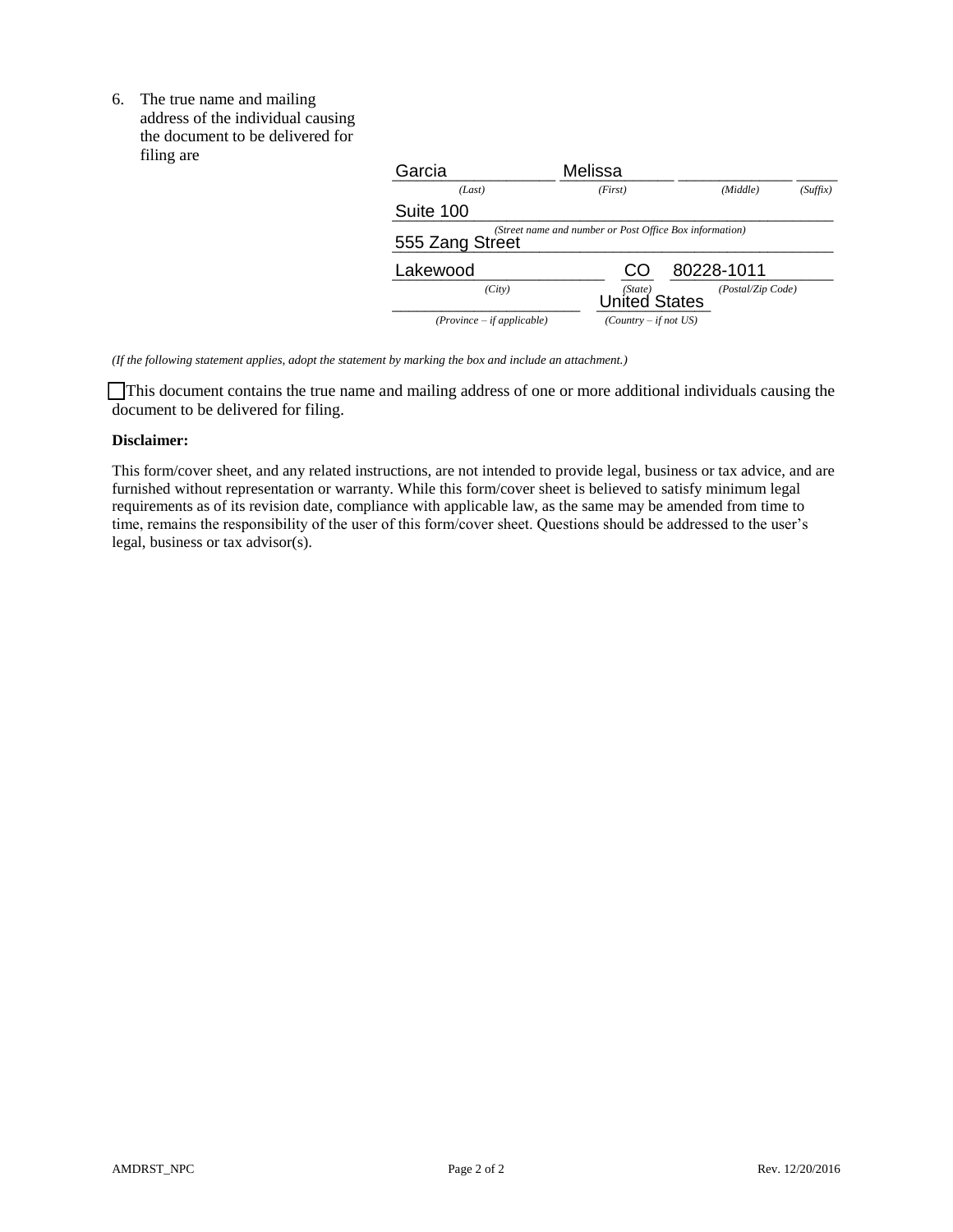# **AMENDED AND RESTATED ARTICLES OF INCORPORATION** FOR THE CATALONIAN AT CHERRY CREEK NORTH **CONDOMINIUM ASSOCIATION, INC.** (A Nonprofit Corporation)

The undersigned signs and acknowledges, for delivery to the Secretary of State of Colorado, these Amended and Restated Articles of Incorporation under the Colorado Revised Nonprofit Corporation Act.

#### **RECITALS**

The Catalonian At Cherry Creek North Condominium Association, Inc., a Colorado nonprofit corporation ("Association"), certifies to the Secretary of State of Colorado that:

By their signature below, the president and secretary of the Board of Directors certify these Amended and Restated Articles of Incorporation received the affirmative vote of Members holding at least a majority of the votes entitled to be cast who are present and voting, in person or by proxy, at a regular or special meeting of the Members at which a quorum is present;

The provisions set forth in these Amended and Restated Articles of Incorporation supersede and replace the existing Articles of Incorporation and all amendments;

The Association desires to amend and restate its Articles of Incorporation currently in effect as set forth below, and that the Articles of Incorporation are hereby amended by striking in their entirety Articles I through XIV, inclusive, and by substituting the following:

## **ARTICLE 1. NAME**

The name of the corporation is The Catalonian at Cherry Creek North Condominium Association, Inc. (the "Association").

### **ARTICLE 2.**

#### **DURATION**

The duration of the Association shall be perpetual.

## **ARTICLE 3. DEFINITIONS**

The definitions set forth in The Condominium Declaration of The Catalonian at Cherry

 $\label{eq:2.1} \begin{array}{cccccccccc} \ddots & & & \ddots \end{array}$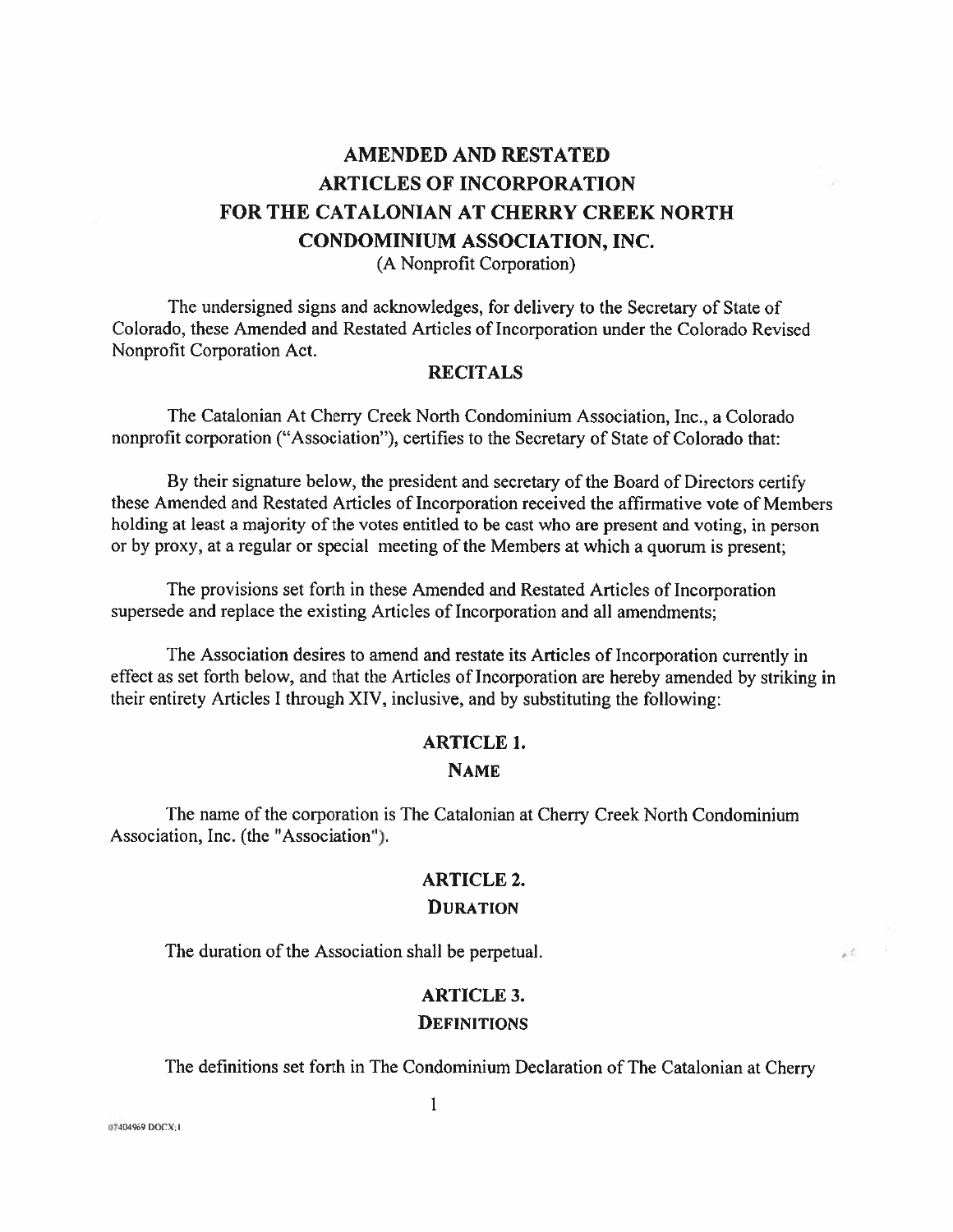Creek North Condominiums, as amended, ("Declaration") shall apply to all capitalized terms contained in these Articles, unless otherwise noted.

## **ARTICLE 4. NONPROFIT**

The Association shall be a nonprofit corporation, without shares of stock.

## **ARTICLE 5.**

#### **PURPOSES AND POWERS OF ASSOCIATION**

The purposes for which the Association is formed are as follows:

 $(a)$ To operate and manage the common interest community known as "The Catalonian at Cherry Creek North Condominiums," a condominium community ("Community"), and to operate and manage the Property and Common Elements included within the Community, situated in the City and County of Denver, State of Colorado, subject to the Declaration, Plats, Maps, Bylaws and such Rules and Regulations as the Board of Directors may from time to time adopt, for the purposes of enhancing and preserving the value of the Property;

 $(b)$ To maintain the Catalonian at Cherry Creek North Condominiums as a community of the highest quality and value, and to enhance and protect the Property's value, desirability and attractiveness;

To perform all acts and services and exercise all powers and duties in  $(c)$ accordance with the requirements for an association of owners charged with the administration of the Property under the terms of the Colorado Common Interest Ownership Act, as amended (the "Act"), and as set forth in the Declaration;

To provide for administration, maintenance, preservation, improvement,  $(d)$ and architectural review as contained in the Declaration; and

To do any and all permitted acts suitable or incidental to any of the  $(e)$ foregoing purposes and objects to the fullest extent permitted by law, and do any and all acts that, in the opinion of the Board, will promote the common benefit and enjoyment of the Owners and residents within the community, and to have and to exercise any and all powers, rights, and privileges which are granted under the Act, the Declaration, Bylaws, and the laws applicable to a nonprofit corporation of the State of Colorado.

The purposes and powers stated in each clause shall not be limited or restricted by reference to or inference from the terms or provisions of any other clause, but shall be broadly construed as independent purposes and powers.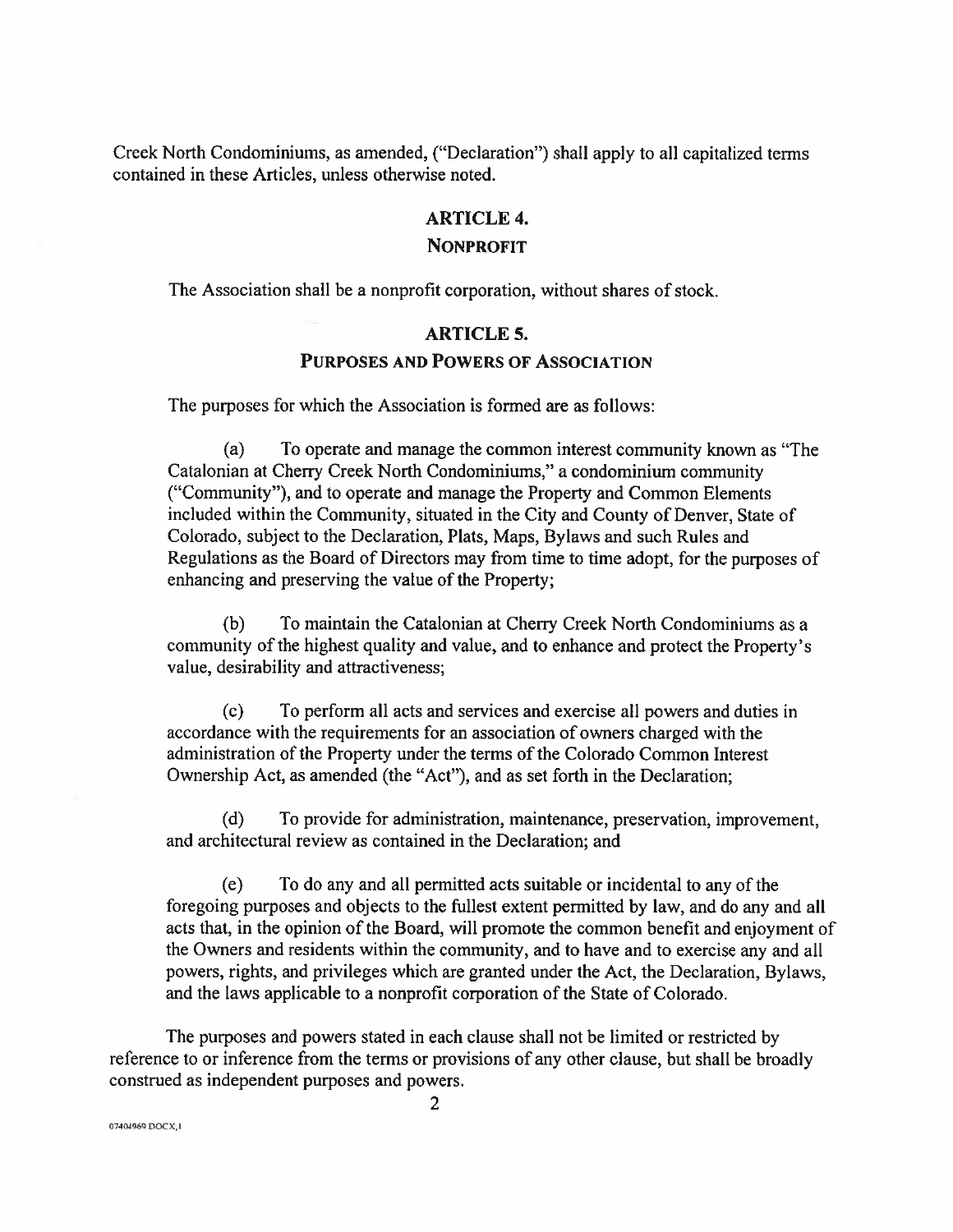## **ARTICLE 6. ELIMINATION OF CERTAIN LIABILITIES OF DIRECTORS**

There shall be no liability, either direct or indirect, of any Director acting within the scope of his or her duties as a Director, or any other person serving the Association at the direction of the Board of Directors, without compensation, to the Association or to its Members for monetary damages for breaches of fiduciary duties arising out of such services. Notwithstanding the foregoing, this provision shall not eliminate the liability of a Director to the Association or its Members for any breach, act, omission, or transaction for which the Act or the Colorado Revised Nonprofit Corporation Act expressly prohibits elimination of liability.

#### **ARTICLE 7.**

### **MEMBERSHIP RIGHTS AND QUALIFICATIONS**

There shall be one membership for each Unit owned within the Community. This membership shall be automatically transferred upon the conveyance of that Unit. The authorized number and qualifications of Members of the Association, the voting and other rights and privileges of Members, Members' liability for Assessments, and the method of collection of Assessments shall be contained in the Declaration, the Articles of Incorporation and Bylaws of the Association.

#### **ARTICLE 8.**

### PRINCIPAL OFFICE AND REGISTERED AGENT

The current principal office of the Association is 280 S. Madison Street, Denver, CO 80209. The current registered agent of the Association is Wehner Property Management Co. at the registered address of 280 S. Madison Street, Denver, CO 80209. The principal office and the registered agent and office of the Association may change from time to time, by action of the Board of Directors.

### **ARTICLE 9. BOARD OF DIRECTORS**

The business and affairs of the Association shall be conducted, managed and controlled by a Board of Directors. The Board of Directors may consist of any number between three to five persons. The specific number is set forth in the Bylaws, but may be changed by resolution adopted by the Board.

#### **ARTICLE 10.**

#### **AMENDMENT**

Amendment of these Articles shall require the affirmative vote of Members holding at